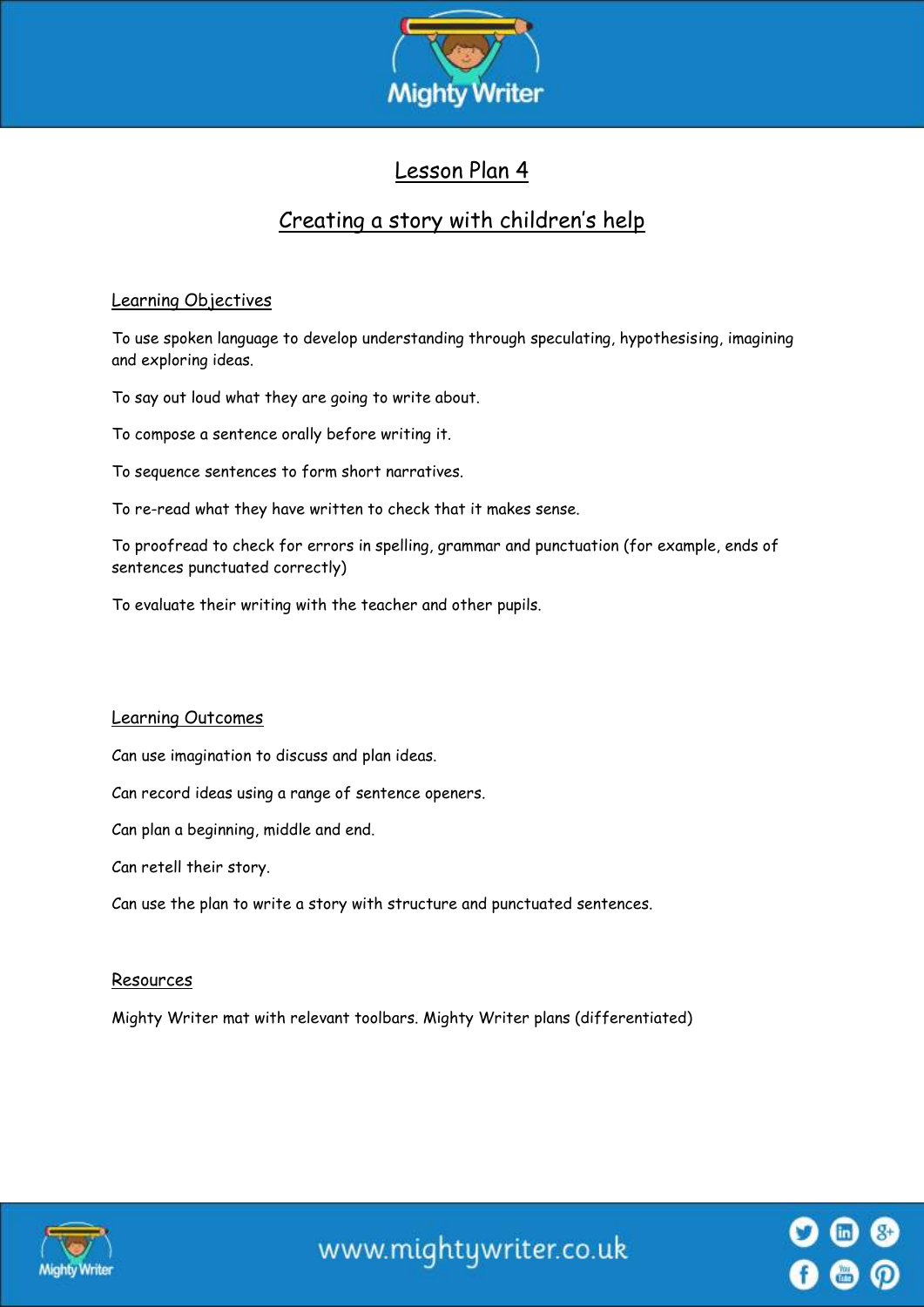

#### Shared Reading/Writing

Talk with the children about the story/recount you modelled in the previous lesson. You may ask questions such as;

How did I decide what to write about?

How did I decide how to start my story?

Why did I say each sentence out loud?

When did I choose to use the orange and red mats?

What did I do if something didn't make sense?

Explain to the children that they are going to work with you to create their own story/recount. You may focus either on;

- creating a fictional story based on a particular topic
- writing a recount about something you have done as a class.

As in the story you modelled, work with the children to think about characters, content of story/recount and choosing appropriate images.

Use the sentence mats, sentence openers, conjunctions, images, symbols and punctuation to create the story/recount. You may do this in one lesson or over several days. Involve the children at every stage through questioning, allowing children to select and place words, images and symbols, and encouraging them to suggest their own ideas. Ensure that each sentence is said out loud before moving on to the next to help children retain what they have done and check for sense and fluency. Once completed retell the whole story out loud asking questions such as;

Does this make sense?

Can we make any more changes to improve it?

#### Shared Sentence/ Word work

Encourage children to give reasons for the words choices they suggest and talk to them about how word choice impacts on the story/recount. You may choose to focus on adjectives, adverbs or sentence openers when doing this.

Guided Group Tasks

Support the children to plan a story / recount using their own Mighty Writer plans. Encourage children to suggest ideas and give reasons for their thinking. This may be done in one session or over several days.



www.mightywriter.co.uk